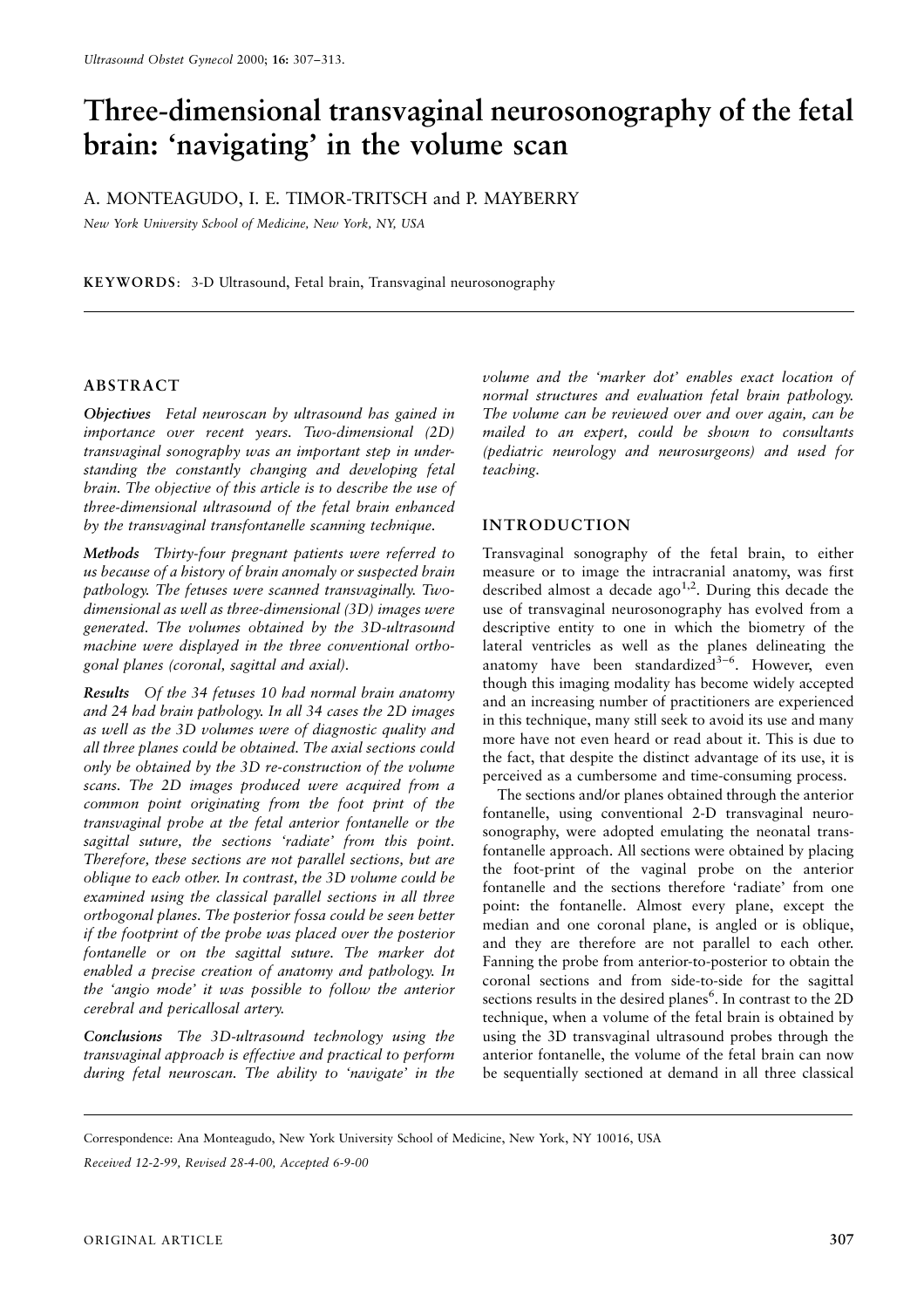

Figure 1 Normal fetal 3D brain scan at 22 weeks. Four screens are shown in panels A-D. In each panel the upper left box 'A' represents the coronal plane. The upper right (box 'B') displays the sagittal plane, the lower left (box 'C') the axial plane and in the lower right (box 'D') the actual volume and the plane used are displayed. The white upward pointing arrow in boxes 'D' in each panel shows the line utilized to create the coronal picture seen in all four boxes 'A'. The sidelines always highlight the 'active' box. Panel A: Box 'A'. Anterior coronal plane showing the anterior horns (AH), caudate nucleus (CN), interhemispheric tissue (IHF) and the superior sagittal sinus (SSS). Panel B: Box 'A'. Midcoronal plane showing the corpus callosum (CC) and the choroid plexus (CP) in addition to some of the structures seen on the previous plane. Panel C: Box 'A'. Posterior midcoronal plane showing the choroid plexus (CP) in the atrium of the lateral ventricle. Panel D: Occipital coronal plane depicting the posterior horns (PH), the tentorium (TE), and the cerebellum (C) with the cerebellar vermis (V) and the cisterna magna (CM). In box 'B' of all four panels the following structures are present: Superior sagittal sinus (SSS), cavum septi pellucidi (CSP), thalamus (T), corpora quadrigemina (CQ), quadrigeminal cistern (QC), fourth ventricle<sup>4</sup>, cerebellum (C), and the cerebello-peduncular cistern or cisterna magna (CM).

orthogonal planes and these planes are parallel to each other. These planes are therefore comparable with those sections obtained using serial tomograms by computerized tomography or magnetic resonance imaging. Although, we use extensively the 2D fetal transfontanelle neuroscan initiated by us, we are increasingly aware of the new and more advanced technique for examination of the fetal brain by the 3D technique.

This article describes how to obtain and maximize the information stored as a 3D volume of the fetal brain by using the 3D ultrasound in general and the transvaginal approach in particular.

# **METHODS**

A total of 34 pregnant women with fetuses in cephalic presentation were scanned transvaginally using the conventional 2D transvaginal probe of the ATL 3000 or 5000 (ATL, Bothell, WA, USA) and using the vaginal 3D probe of the Medison 530 Digital 3D ultrasound machine (Medison America, Inc. Cypress, CA, USA). Four fetuses with suspected intracranial pathology underwent external cephalic version under continuous ultrasound guidance since they were in a breech presentation. All patients included in this prospective observational study were between the gestational age of 11-37 weeks and had been referred to our center either for a history of a previous fetus/infant with a brain anomaly or having had a transabdominal scan that was suspicious for a fetal brain malformation. All subjects were scanned by two of the three authors (A.M. and I.E.T.-T.). All images were optimized and the volumes saved by one of the authors (P.M.). All patients first underwent 2D-transvaginal fetal neurosonography using the ATL 3000 or 5000 ultrasound machine. Subsequently, they were changed to the Medison machine and 2D dimensional transvaginal sonography of the fetal brain was performed to identified the region of the anterior fontanelle. The fetal head was gently manipulated and controlled by the free hand of the examiner. Once the ultrasound beam had been aligned with the longitudinal axis of the fetal brain through the anterior fontanelle or the sagittal suture and a clear and diagnostically good 2D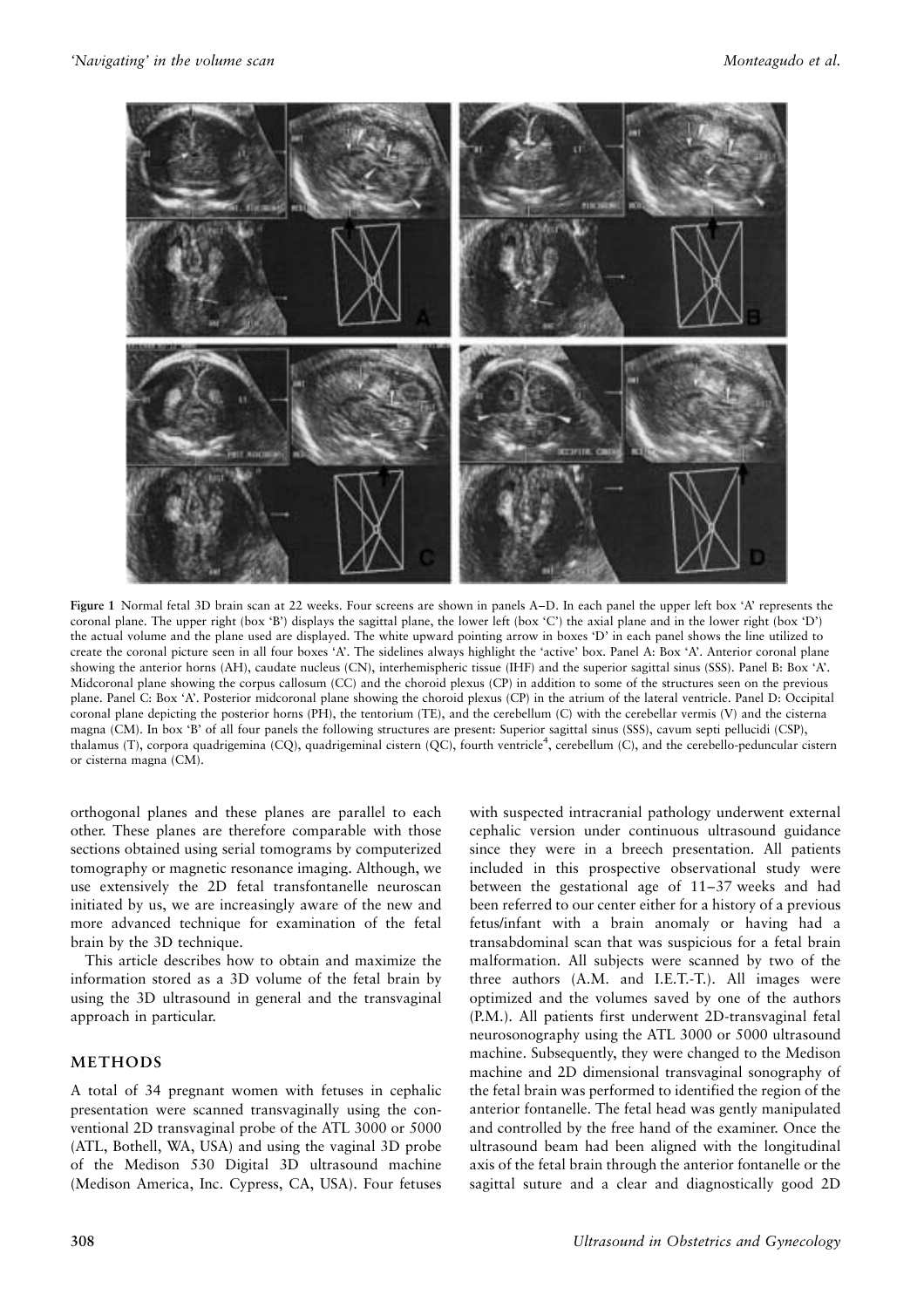

Figure 2 Continuation of the same normal brain seen in Figure 1 with the same general comments. Panel A: The active box is box 'C' in which a mid-axial plane is seen generated at the level indicated by the large white arrow in box 'B'. The choroid plexus (CP) is seen stretching from the anterior horns (AH) to the posterior horns (PH). The marker dot is on the corpus callosum (CC). Panel B: Box 'C' (the active box) depicts a low axial plane showing the posterior fossa with the cerebellar hemispheres (C), the hyperechoic vermis and the cerebello-pedunclular cistern or cisterna magna (CM). Panel C and D: The active boxes are box 'B' which show the normal right and left three horn views (3 HV), respectively. Note that the coronal views in boxes 'A' of panel C and D are titled first to the left and then to the right to obtain the left and the right three horn views and that the lateral ventricles are kept relatively 'straight' in boxes 'C'. The thalamus (T) and the inferior horn (IH) as well as the anterior horn (AH), the posterior horn (PH), the choroid plexus (CP) and the cerebellar hemisphere (C) are also seen.

image of the fetal brain was seen, a volume scan of the brain was obtained using the sweep modality of the ultrasound machine. A second volume with the fetal head in the short axis was also obtained by rotating the probe  $90^{\circ}$  from the median section of the fetal brain.

The volume was manipulated as follows:

• Coronal sections of the brain were restored and displayed in the 'active box', box 'A' in the upper left side of the monitor (recognizable by the rectangular frame), while the plane of the sections could be seen moving from anterior to posterior on the sagittal image on the upper right side (box 'B') of the quartered screen field of the monitor (Figure 1A–D). Transferring the 'active box' to the sagittal image (box 'B') in the upper right side of the monitor it was possible to view all sagittal sections from side-to-side following the planes of the sections seen (box 'A') on the upper left coronal image. Finally, by moving the 'active box' to the lower right image (box 'C') it was possible to obtain successive horizontal (axial) views of the brain from the base of the skull to the 'top-of-the-head' by looking at the changing planes which were moving as observed in boxes 'A' and 'B' of the two upper images (Figure 2A,B).

• A view of the three horns was simultaneously accomplished by: (1) placing the coronal plane in the

upper left (box 'A'), the sagittal (median) plane in the upper right (box 'B') and the axial (horizontal) plane in the lower left (box  $C'$ ); (2) placing the 'active box' on box 'A' this brain section was rotated in the 'Y' axis to image the right lateral ventricle (the sagittal sinus should move to the right); (3) activating box 'B' and using the main 'section control knob' the sagittal plan in box 'A' was moved to the right, keeping the left lateral ventricle in the vertical position in box 'C'. Following these steps the three horn view was seen in box 'B' (Figure 2C,D).

The sections obtained by the stored volume were compared with those obtained by conventional 2D transvaginal transfontanelle neurosonography and the information obtained from the volume was compared to that obtained by the conventional scan. The structures we sought included: the corpus callosum, cavum septi pellucidi, lateral ventricles, third ventricle, corpora quadrigemina, fourth ventricle, cerebellar hemispheres, vermis, cisterna magna and cisterna ambiens as well as other midbrain structures.

# **RESULTS**

In all 34 cases the volume obtained was of high diagnostic quality. All three conventional planes were imaged in all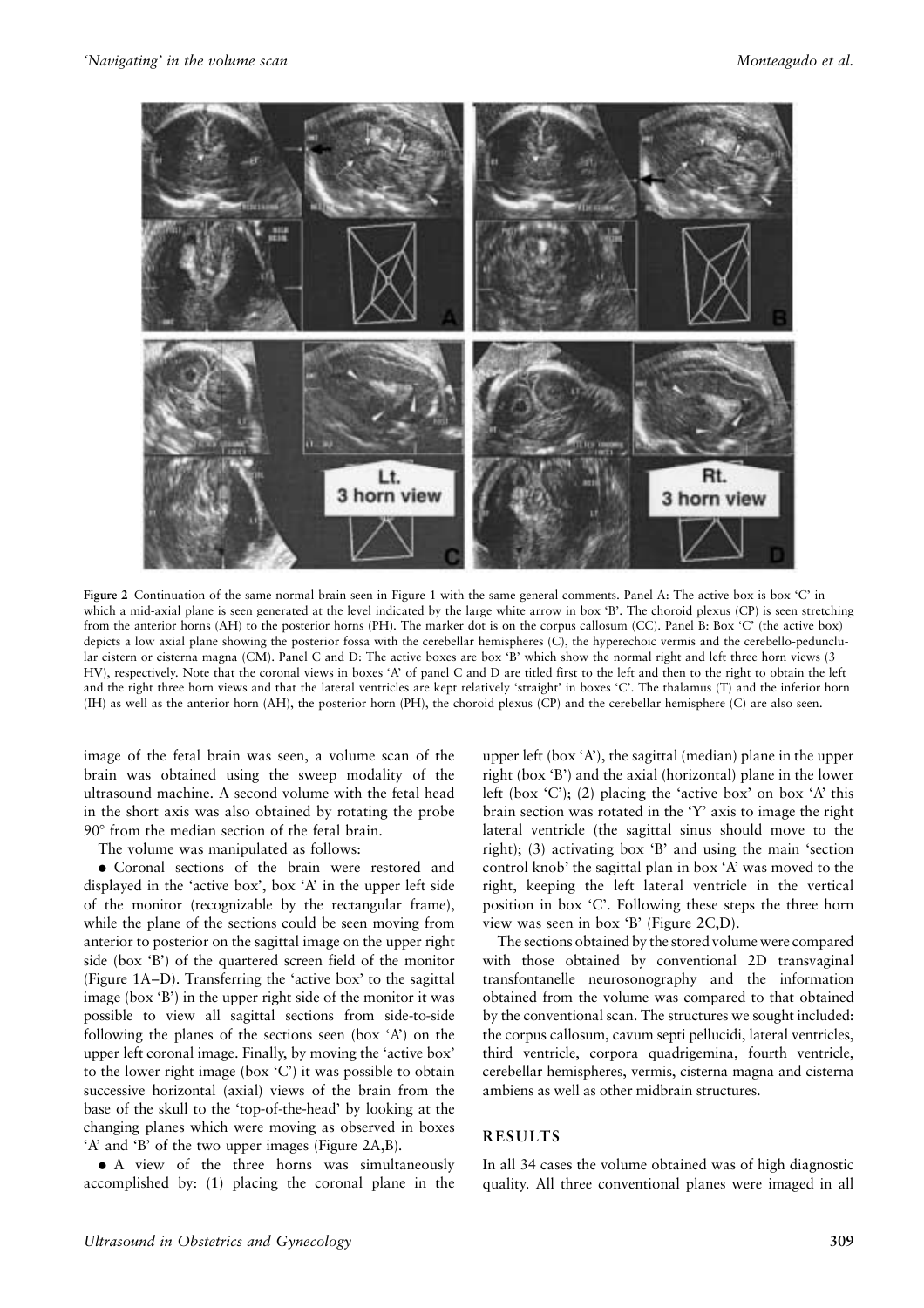| Table 1 Pathology cases examined with 3D sonography |  |  |  |
|-----------------------------------------------------|--|--|--|
|                                                     |  |  |  |

| Case | Sonographic Findings                                                                         | GA | Outcome                                                         |
|------|----------------------------------------------------------------------------------------------|----|-----------------------------------------------------------------|
| 1    | Arachnoid cyst; Size/dates discrepancy                                                       | 26 | TOP; no autopsy                                                 |
| 2    | Arachnoid cyst                                                                               | 24 | 46 XX; Delivery at term; peritoneal shunt placed;               |
|      |                                                                                              |    | alive and well                                                  |
| 3    | Arachnoid cyst                                                                               | 31 | Delivery term; arachnoid cyst; hydrocephalus                    |
| 4    | Arnold Chiari malformation                                                                   | 16 | 46 XX; TOP; no autopsy                                          |
| 5    | Exencephaly (Twin A; Twin B normal)                                                          | 18 | Selective reduction of Twin A                                   |
| 6    | Anencephaly                                                                                  | 18 | TOP; no autopsy                                                 |
| 7    | Exencephaly; amniotic bands                                                                  | 13 | TOP; no autopsy                                                 |
| 8    | Intraparenchymal bleed; porencephaly                                                         | 23 | TOP; no autopsy                                                 |
| 9    | Semilobar holoprosencephaly                                                                  | 11 | TOP; no autopsy                                                 |
| 10   | Alobar holoprosencephaly                                                                     | 17 | TOP; no autopsy                                                 |
| 11   | Semilobar holoprosencephaly; ventriculomegaly<br>(lateral ventricles 1.4 cm)                 | 26 | 46 XX; TOP; no autopsy                                          |
| 12   | Alobar holoprosencephaly; Size/dates discrepancy;<br>echogenic kidneys                       | 18 | TOP; no autopsy                                                 |
| 13   | Agenesis corpus callosum; DW variant                                                         | 21 | 46XX; delivery at term; AGCC; DW variant; infant<br>dysmorphic  |
| 14   | Agenesis corpus callosum; borderline ventriculomegaly<br>(lateral ventricles 1.5 cm)         | 22 | 46 XX; TOP; autopsy confirm findings; horseshoe<br>kidney       |
| 15   | Partial agenesis corpus callosum; bilateral hydrocephalus;<br>abducted thumb (MASA syndrome) | 22 | 46 XY; TOP; no autopsy; L1CAM gene identification<br>is pending |
| 16   | Dandy-Walker malformation                                                                    | 32 | Lost to follow-up                                               |
| 17   | Borderline ventriculomegaly (10.4 cm) at 22 weeks;<br>normal scan at 26 weeks                | 22 | 46 XX; normal neonate                                           |
| 18   | Nuchal translucency; subsequently cystic hygroma                                             | 16 | 46XY; TOP; no autopsy                                           |
| 19   | Bilateral choroid plexus cysts                                                               | 17 | $47XY + 18$ ; right club foot and clenched hands                |
| 20   | Choroid plexus cyst                                                                          | 22 | Normal neonate                                                  |
| 21   | Choroid plexus cyst                                                                          | 17 | Lost to follow-up                                               |
| 22   | Agenesis corpus callosum                                                                     | 21 | Lost to follow-up                                               |
| 23   | Right posterior encephalocele; diaphragmatic hernia;<br>oligohydramnios                      | 31 | Refused amnio; undelivered                                      |
| 24   | Agenesis corpus callosum; bilateral ventriculomegaly<br>(lateral ventricle 1.6 cm)           | 31 | 46 XX; undelivered                                              |

TOP, termination of pregnancy; AGCC, agenesis of the corpus callosum; DW, Dandy-Walker; GA, gestational age.

fetuses. Each patient was its own control and all anatomic structures that were sought (as described in the methods), in the coronal and sagittal sections using the conventional 2D transvaginal neurosonography were also seen with the 3D scan. However, in the latter the axial section was also imaged. In the 24 cases (Table 1) with intracranial pathology 'navigating' within the volume allowed us to simultaneously view the pathology in all three orthogonal scanning planes. The 2D images were used to make the diagnosis of the pathology or to ascertain a normal scan.

It is impossible and impractical to present all or even most of the pathologic brain scans obtained. We selected to show only the following pathologies: (1) partial agenesis of the corpus callosum (Figure 3) in a fetus with MASA syndrome; (2) partial agenesis of the corpus callosum with ventriculomegaly (Figure 4); and (3) right occipital encephalocele (Figure 5).

The main difference between the 2D and the 3D studies were:

1 the axial section could be seen in all cases transvaginally using the 3D technique; this was an advantage since when using the 2D technology the axial section is rarely seen. However, the images of the axial sections were less sharp than those of the coronal and sagittal sections, especially as gestational age increased.

2 The sections obtained from the saved 3D volume were parallel to each other and not oblique to each other as is the case with conventional 2D transvaginal neurosonography.

3 the posterior fossa was seen the best in the coronal and sagittal sections when the 3D volume was examined. In addition, by scanning through the posterior fontanelle or the posterior section of the sagittal suture, the image of the posterior fossa is much clearer (Figures 1 and 2).

When the 2D studies were compared with the 3D, the main advantage of 'navigating'-within-the-volume in these pathologic cases was being able to follow the 'marker dot' that indicated the same anatomical spot on all three orthogonal planes. It was possible to know the exact location of any structure or any pathology in each plane. Some of the figures depict the functionality of the 'marker  $\text{dof'}$ 

1 In Figure 1A the 'marker dots' are all in the cavum septi pellucidi (CSP).

2 In Figure 1B the marker dots are all on the corpus callosum (CC).

3 In Figure 2A the dot is on the splenum of the corpus callosum (CC).

4 In Figure 2C,D the dot is in the left and right posterior horn, respectively.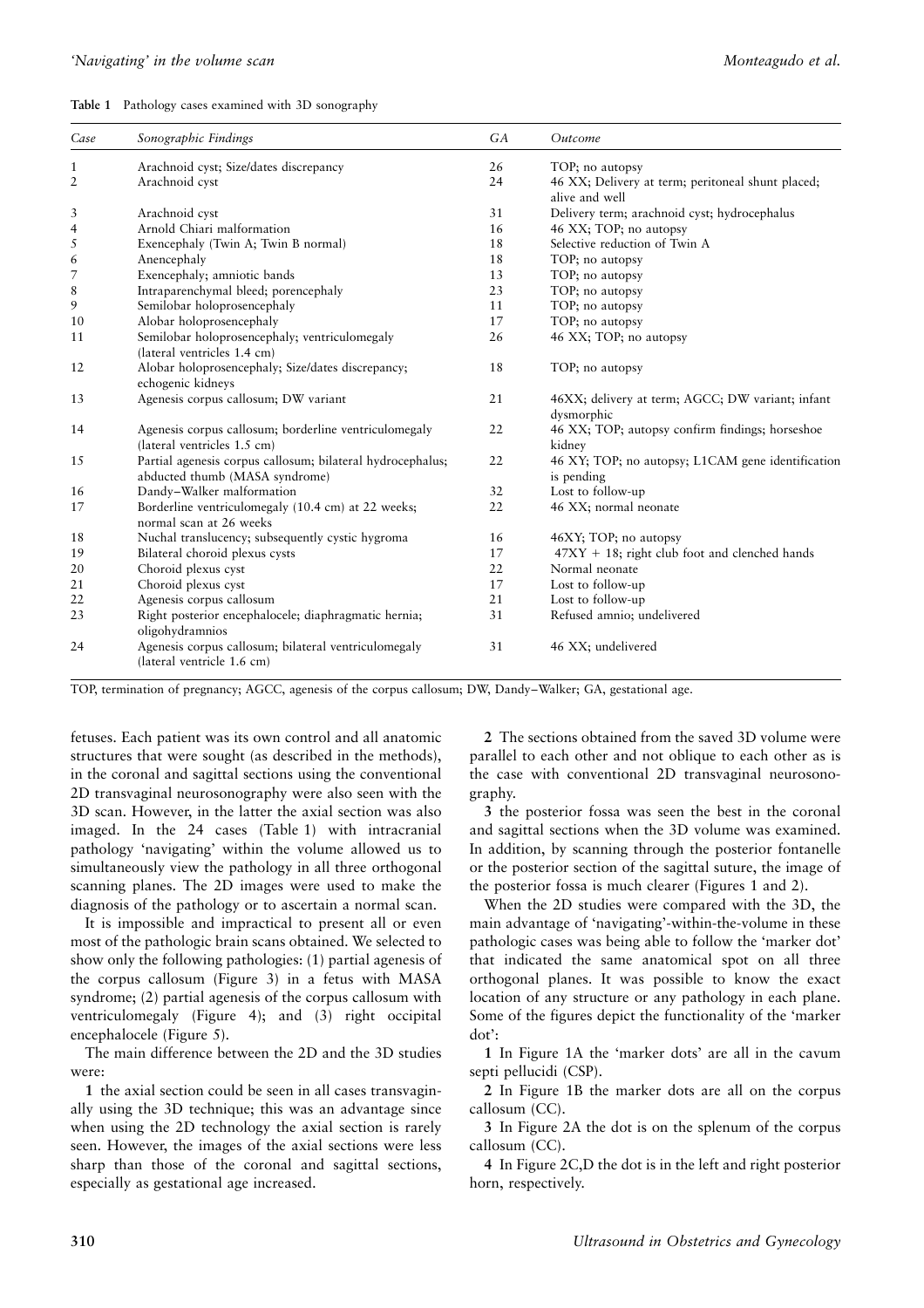

Figure 3 Neuroscan of a fetus with partial agenesis of the corpus callosum and borderline ventriculomegaly at 22 weeks. Panel A: On the midcoronal plane (box 'A') the third ventricle<sup>3</sup> is displaced upward almost confluent with the inter-hemispheric tissue (IHF). Note also the laterally displaced and almost vertical anterior horns (AH). In box 'B' the sagittal plane reveals that there is no cavum septi pellucidi and no corpus callosum leave alone a small portion of the genu. The caudate nucleus (CN), thalamus (T) and the cerebellum (C) are present. In box 'C' the teardrop-shaped lateral ventricle is seen with the anterior horns (AH) and the dilated posterior horns (PH). Panel B: On this occipital coronal plane (box 'A') the dilated posterior horns (PH) are seen above the cerebellum (C). In box 'C' the teardrop-shaped lateral ventricles with the dilated posterior horns (PH) are seen. In box 'D' (lower right) a colour study of the pericallosal artery in the median plane was inserted to show that only the anterior segment of the artery is present confirming the diagnosis. Panel C and D: show the left and right three horn views, respectively. Note the slightly wider than usual anterior horns (AH), the dilated posterior horns (PH) and the open inferior horns (IH).

5 In Figure 3C,D the dot is in the anterior horns (AH).

6 In Figure 4B the dot is on the area of the missing corpus callosum.

7 In Figure 5 the dot marks the spot where the brain tissue protrudes through the cranial defect.

# **DISCUSSION**

To obtain a good volume of the fetal brain one must first get a good 2D image. At times, in order to access the fontanelles transabdominal flexion of the fetal head using the abdominally placed hand of the examiner is needed. This maneuver will allow access to fontanelles, which serve as an acoustic window allowing sharp and clear images of the intracranial anatomy. Furthermore, this maneuver stabilized the fetal head so the volume obtained is free of movement artifact.

Navigating through the coronal planes in an anterior to posterior fashion enabled a thorough examination of the intracranial anatomy in the coronal plane. This navigation allowed us to obtain the three horn view (3HV). This view is comparable to the right and left Oblique-1 views that are obtained by the 2D transvaginal scan<sup>6</sup>. This plane is also

the same as the oblique planes obtained by the neonatal transfontanel brain scanning. In the normal fetal brain the anterior horn is narrow, the posterior horn has a more or less triangular shape with the apex pointing posteriorly and the inferior horn is barely seen or not seen at all (Figure  $2C,D$ ). In Figures  $3C,D$  and  $4C,D$  the posterior horn is dilated and the inferior horns are visible, which means that there is a significant degree of ventriculomegaly (compared to Figure 2C,D in which the lateral ventricles are normal in size).

Similarly to our previously published article describing the planes and sections obtained by the transfontanelle fetal neurosonography scan<sup>6</sup>, we could have arbitrarily decided on any given number of representative sections in each plane obtained by the 3D scan. These sections could easily be placed at the level of predetermined anatomic structures as we did in using the 2D transvaginal fetal neuroscan. However, since it is so easy to 'navigate' within the volume and to 'move' through multiple sections at will in all three planes, there is little or almost no need to have a finite number of predetermined standard sections that need to be imaged. A finite number of predetermined sections when scanning with 2D transvaginal sonography was felt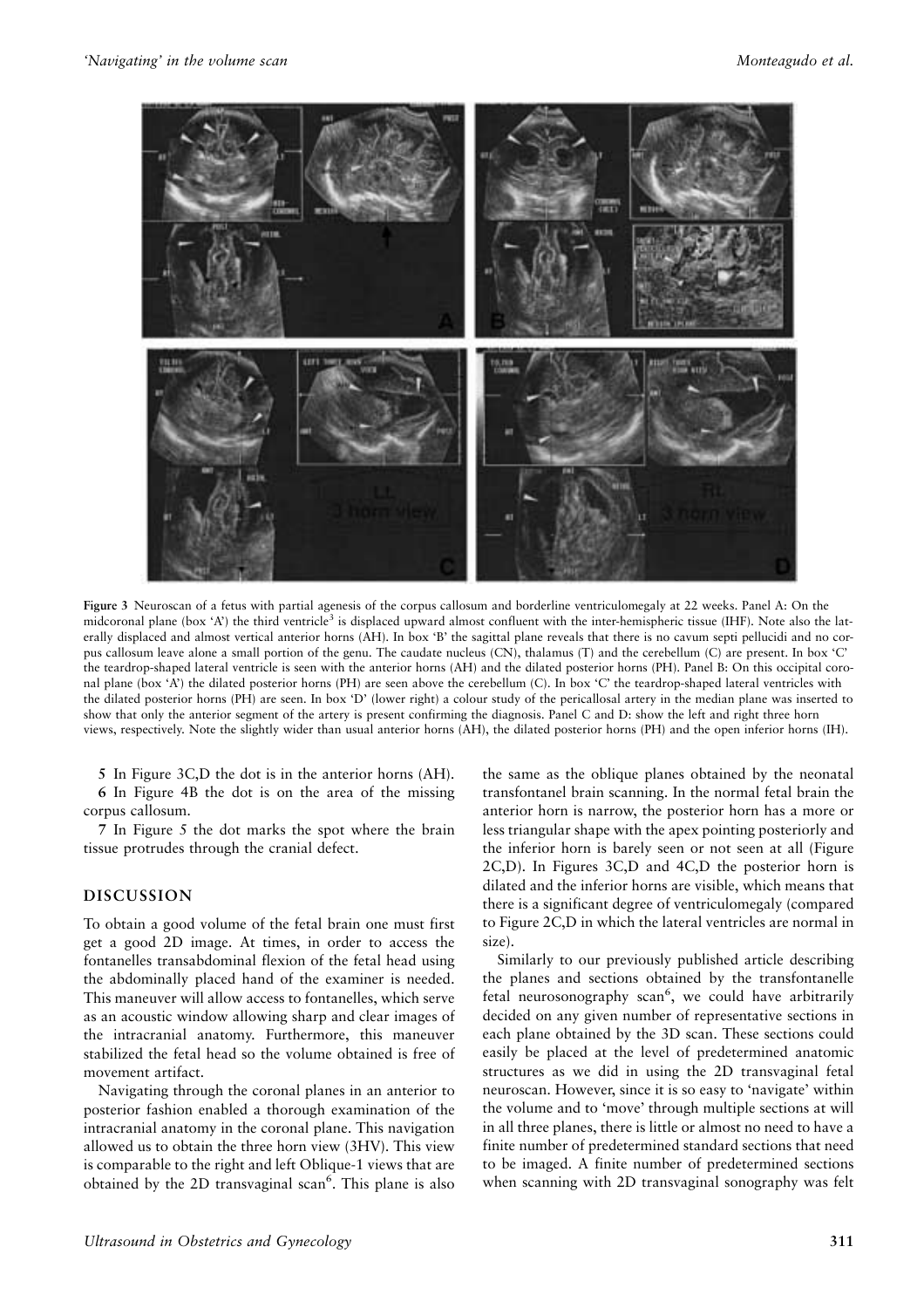

Figure 4 Partial agenesis of the corpus callosum and ventriculomegaly at 21 weeks. Panel A: The anterior coronal plane (box 'A') obtained at the level of the orbits (O) clearly shows enlarged anterior horns (AH). This is also evident on the axial plane (box °C') where the teardropshaped lateral ventricles are evident (CP, choroid plexus; PH, posterior horn). In box 'B' only the genu of the corpus callosum (CC) can be seen on this median plane. (T, thalamus; CQ, corpus quadrigemina; C, cerebellum). Panel B: On the midcoronal plane the corpus callosum is missing. The lateral ventricles are dilated. The 'marker dot' is on the spot where the CC is missing. Panel C and D: The right and left three horn views are shown in boxes 'B', respectively. Note that all three horns are distended and clearly visible is the inferior horn (IH). Due to the increased amount of fluid in the lateral ventricles some disturbing side-lobe artifacts are seen in the posterior horns (PH).



Figure 5 Right posterior parietal encephalocele at 31 weeks. This example is presented to demonstrate the ease with which the 3D orthogonal display enables pin-pointing of the location of the bony gap in the skull through which the brain protrudes. Panel A: In box 'B' which is a right parasagittal plane we are able to see clearly the center of the lesion and the protruding brain. The arrows mark the edges of the gap in the bone. In box 'C' the axial plane-reveals that the bony gap (between the two arrowheads) is indeed to the right of the middle axis of the skull marked by the vertical line. Here too two arrows mark the bony edges of the lesion in the skull.

by us to be important, since these are single 'snapshots' of the fetal brain in either the 'coronal', 'sagittal' or the 'axial' plane. The sonologist or sonographer must use these single images to mentally 'reconstruct' the anatomy or the location of the pathology. Lastly, at the time of the volume acquisition it is important to have on the screen the clearest, most resolute image depicting the normal anatomy or the pathology of interest.

The last but probably most significant attribute of the 3D fetal neuroscan using the digital ultrasound equipment is the use of the 'marker dot'. This dot is generated by the intersection of three planes freely movable by the user and marks the same spot (or technically the same voxel) within the volume. In our hands the liberal use of this 'marker dot' constituted the most valuable feature of the software in the machine without which it would have been extremely hard to pinpoint exactly the same structure on the three orthogonal and simultaneously displayed planes. Even more so it would have been almost impossible to pinpoint the exact locations of pathological structures. For example, in the case of agenesis of the corpus callosum (Figure 3) we were able to trace in all three planes the location of the upwardly displaced third ventricle and assure ourselves that the corpus callosum was indeed missing.

In several cases we obtained volume scans with the